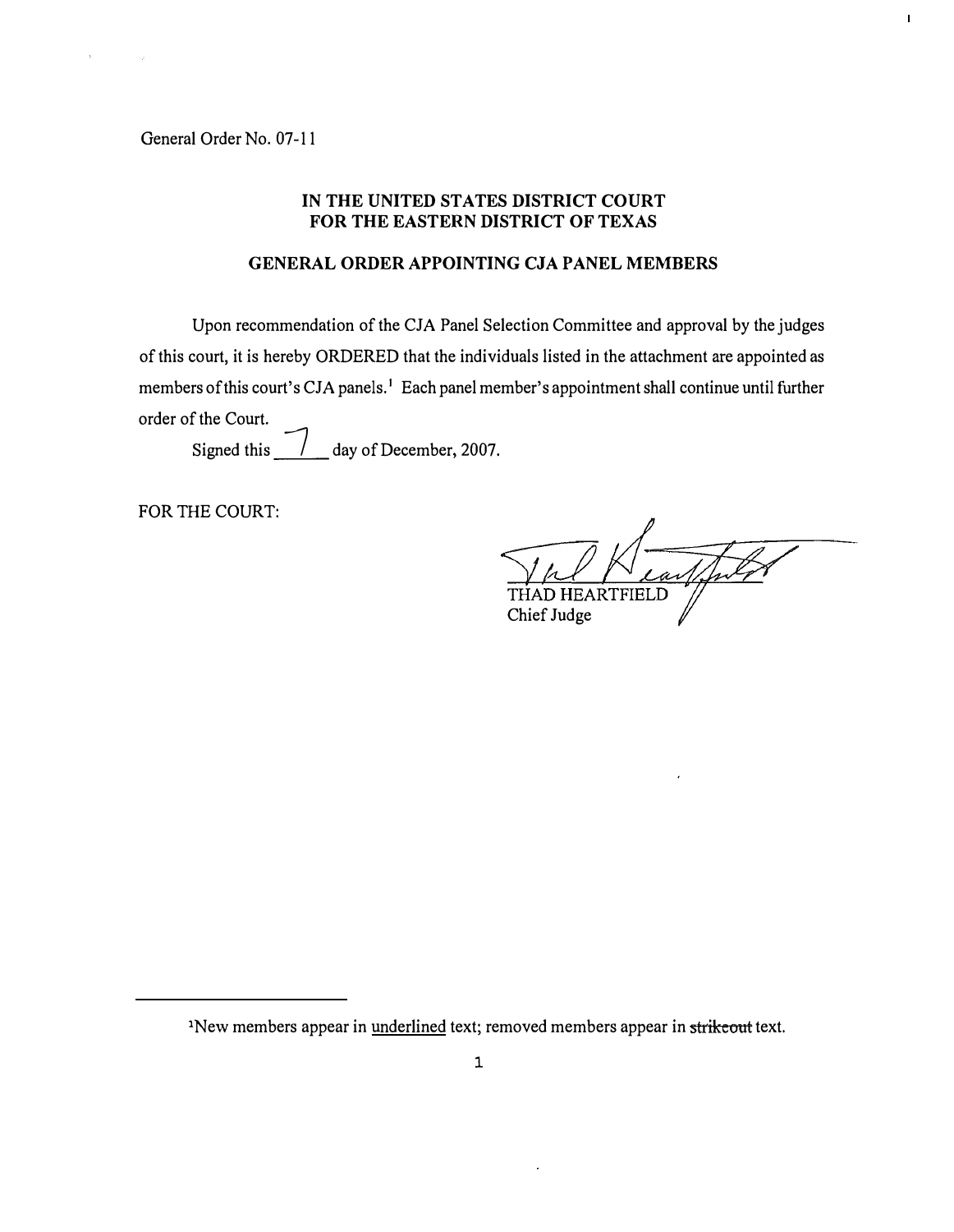### CJA PANELS BY DIVISION U. S. DISTRICT COURT, TEXAS EASTERN Per General Order 07-11

#### BEAUMONT DIVISION

## A PANEL MEMBERS TEXAS BAR #

 $\label{eq:2.1} \mathcal{F} = \mathcal{F} \left( \mathcal{F} \right) \left( \mathcal{F} \right) \left( \mathcal{F} \right)$ 

| 1.  | Bailey, Don                | 01520480 | appeals or habeas only |
|-----|----------------------------|----------|------------------------|
| 2.  | Barlow, David              | 00793305 |                        |
| 3.  | Barlow, Douglas Milton     | 01753700 |                        |
| 4.  | Beckcom, Doneane Elise     | 00785821 |                        |
| 5.  | Burbank, Thomas John       | 03355340 |                        |
| 6.  | Clarkson, Richard J.       | 04323000 |                        |
| 7.  | Cotlar, Dorian C.          | 24031974 |                        |
| 8.  | Cribbs, Clarence H "Sonny" | 05078000 |                        |
| 9.  | DeLee, James A.            | 05650500 |                        |
| 10. | Dennison, Gary F.          | 05755000 |                        |
| 11. | Flatten, Gerald Russell    | 07112500 |                        |
| 12. | Galle, Raquel              | 00793768 |                        |
| 13. | Grove, David E             | 08548500 |                        |
| 14. | Hamm, Jimmy Dee            | 08853520 |                        |
| 15. | Hanna, Thomas Lee          | 08920000 |                        |
| 16. | Hawthorn, Joseph C.        | 09258000 |                        |
| 17. | Hawthorn, Zackary Joseph   | 24014603 |                        |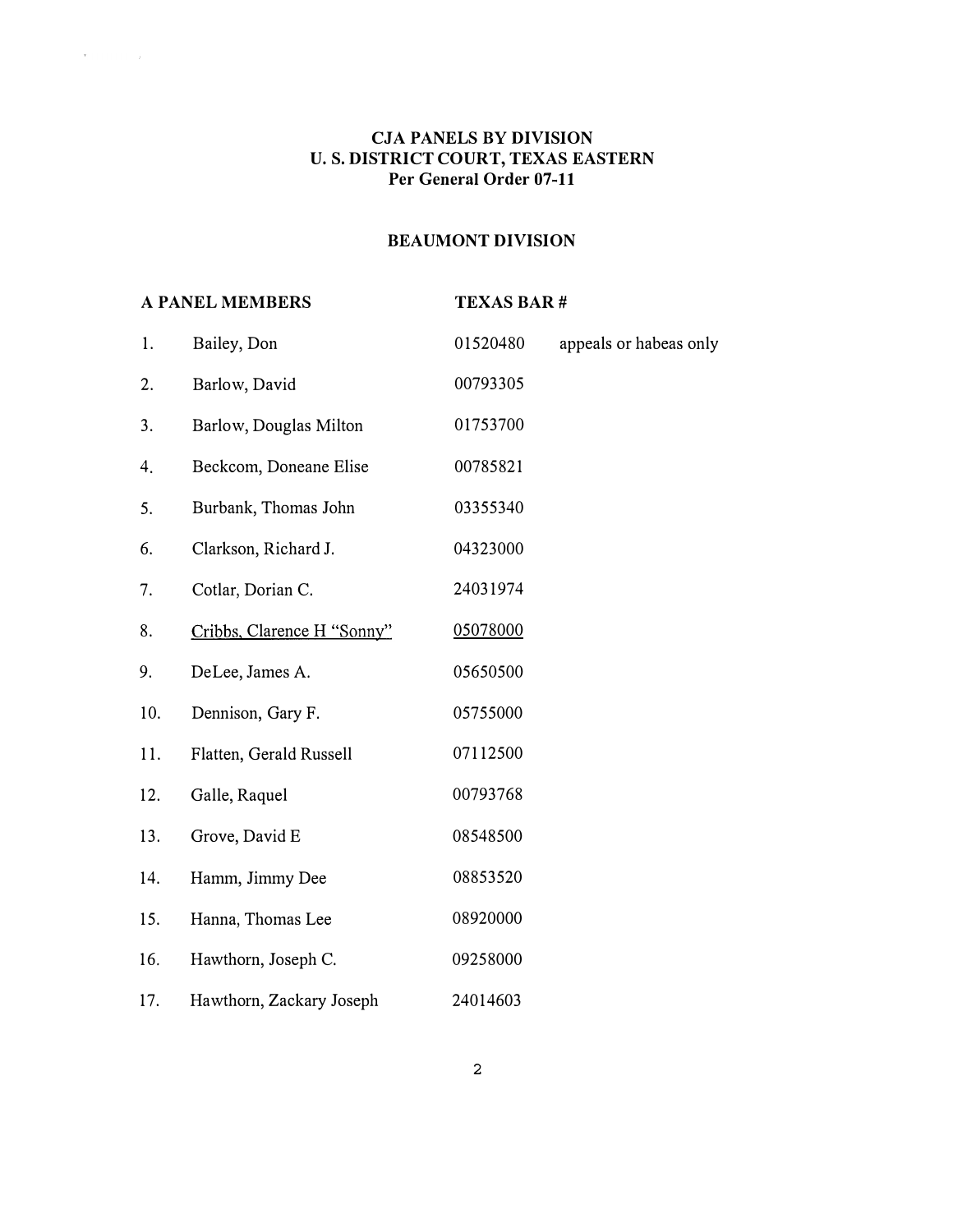| 18. | Keller, Kimberly           | 24014182 | appeals only                 |
|-----|----------------------------|----------|------------------------------|
| 19. | Kuniansky, Richard Ben     | 11762840 |                              |
| 20. | Laine, Bryan Sperry        | 24011488 |                              |
| 21. | Laird, Wm. M. "Mike"       | 11826300 |                              |
| 22. | Lanier, Ronald Edward      | 11934500 |                              |
| 23. | LeBlanc, Nolan Joseph, Jr. | 12071500 |                              |
| 24. | LeBlanc, Todd Weldon       | 24009410 |                              |
| 25. | Lieck, Edgar Demian        | 12336150 |                              |
| 26. | Makin, James R.            | 12852500 |                              |
| 27. | Maselli, Jani J.           | 00791195 | appeals only                 |
| 28. | McGuire, Kenneth W.        | 00798361 | Houston area defendants only |
| 29. | Montalvo, Gerardo S.       | 24039066 |                              |
| 30. | Roebuck, Thomas Peter, Jr. | 17156500 |                              |
| 31. | Schmucker, Margaret        | 24030874 | appeals or writs only        |
| 32. | Sekaly-Cribbs, Kevin       | 00792826 |                              |
| 33. | Spencer, James P.          | 17365980 |                              |
| 34. | Wright, Russell James      | 22055500 |                              |
|     | Harris, William H.         |          | resigned                     |
|     | Kimler, Rife Scott         |          | removed at court's request   |
|     | <b>B PANEL MEMBERS</b>     |          |                              |
| 1.  | Battaglia, Richard         | 01918058 |                              |
| 2.  | Cooney, James Patrick      | 04770000 |                              |

 $\label{eq:2.1} \mathcal{A} = \mathcal{A} \times \mathcal{A} \times \mathcal{A} \times \mathcal{A} \times \mathcal{A}$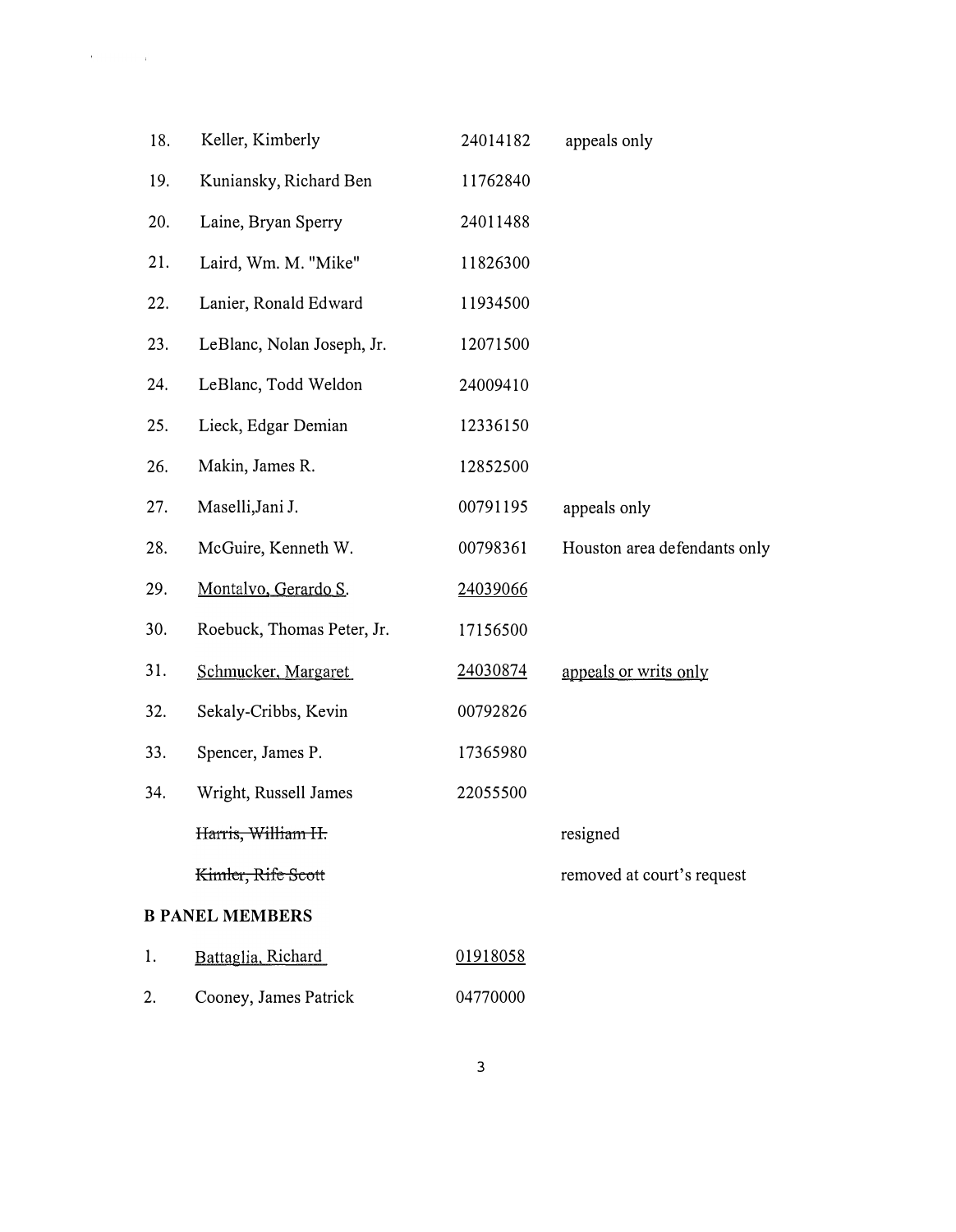| 3. | Ebaugh, Nelson             | 24007139 |
|----|----------------------------|----------|
| 4. | Fisher, David J.           | 07049525 |
| 5. | Gray, Guy James, Jr.       | 08336500 |
| 6. | Morgan, John Stephen       | 14447475 |
| 7. | Morian, William S.         | 00791301 |
| 8. | Spencer, James Phillip, II | 17365980 |

## TYLER DIVISION

#### A PANEL MEMBERS

 $\label{eq:2.1} \mathcal{L}(\mathbf{r}) = \mathcal{L}(\mathbf{r}) \mathcal{L}(\mathbf{r}) = \mathcal{L}(\mathbf{r}) \mathcal{L}(\mathbf{r})$ 

| 1.  | Albritton, Eric Miller         | 00790215 |                          |
|-----|--------------------------------|----------|--------------------------|
| 2.  | Bailey, Don                    | 01520480 | appeals and habeas only  |
| 3.  | Baynham, Thomas Jefferson, Jr. | 01943500 |                          |
| 4.  | Beale, Jason Kyle              | 24009892 |                          |
| 5.  | Breding, Mark W.               | 00787133 |                          |
| 6.  | Carroll, Otis W., Jr.          | 03895700 |                          |
| 7.  | Cassel, Jason D.               | 24006970 |                          |
| 8.  | Curley, William M.             | 05257100 |                          |
| 9.  | Curry, Tonda L.                | 05275400 |                          |
| 10. | Davis, Richard "Dick"          | 05537800 |                          |
| 11. | Evans, George S.               | 06717580 |                          |
| 12. | Files, F.R. "Buck", Jr.        | 06993000 |                          |
| 13. | Findlay, Eric                  |          | added at court's request |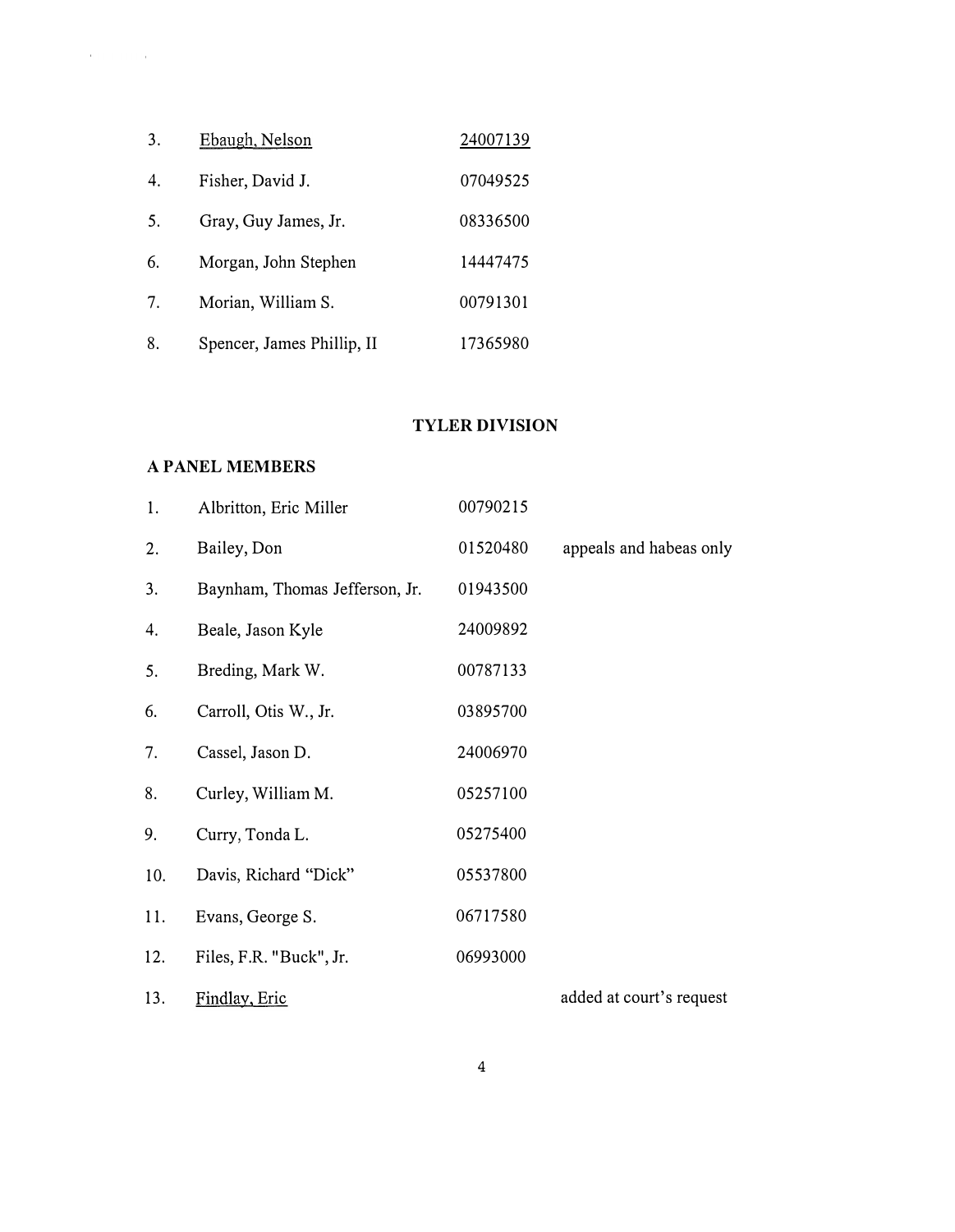| 14. | Flanery, Matt                 | 24012632   |                       |
|-----|-------------------------------|------------|-----------------------|
| 15. | Fletcher, Natalie             | 0055358 OH |                       |
| 16. | Grant, Darren D.              | 24012723   |                       |
| 17. | Green, Steven                 | 24004673   |                       |
| 18. | Haas, Jeff Lynn               | 08659600   |                       |
| 19. | Hacker, James Scott           | 24027065   |                       |
| 20. | Hall, Mark W.                 | 00789337   |                       |
| 21. | Harrison, Joe Brett           | 00793909   |                       |
| 22. | Hill, Wesley                  | 24032294   |                       |
| 23. | Holmes, Clifton L.            | 09907000   |                       |
| 24. | Huggler, James W., Jr.        | 00795437   |                       |
| 25. | Killingsworth, Donald Francis | 11409050   |                       |
| 26. | Larison, Lance                | 11950300   |                       |
| 27. | Long, Benjamin Dale           | 12514000   |                       |
| 28. | McClain, Thomas B.            | 13388600   |                       |
| 29. | McLean, Leslie                |            |                       |
| 30. | McKee, R. Scott               | 24044144   |                       |
| 31. | Mims, Bobby Dean              | 12172200   |                       |
| 32. | Pace, R. Kelly                |            |                       |
| 33  | Roberson, Clifton             | 16996020   |                       |
| 34. | Rosenkrans, Scott William     | 17261050   |                       |
| 35. | Schmucker, Margaret           | 24030874   | appeals or writs only |

 $\label{eq:2.1} \mathbf{u} = \mathbf{u} + \mathbf{v} + \mathbf{v} + \mathbf{v}$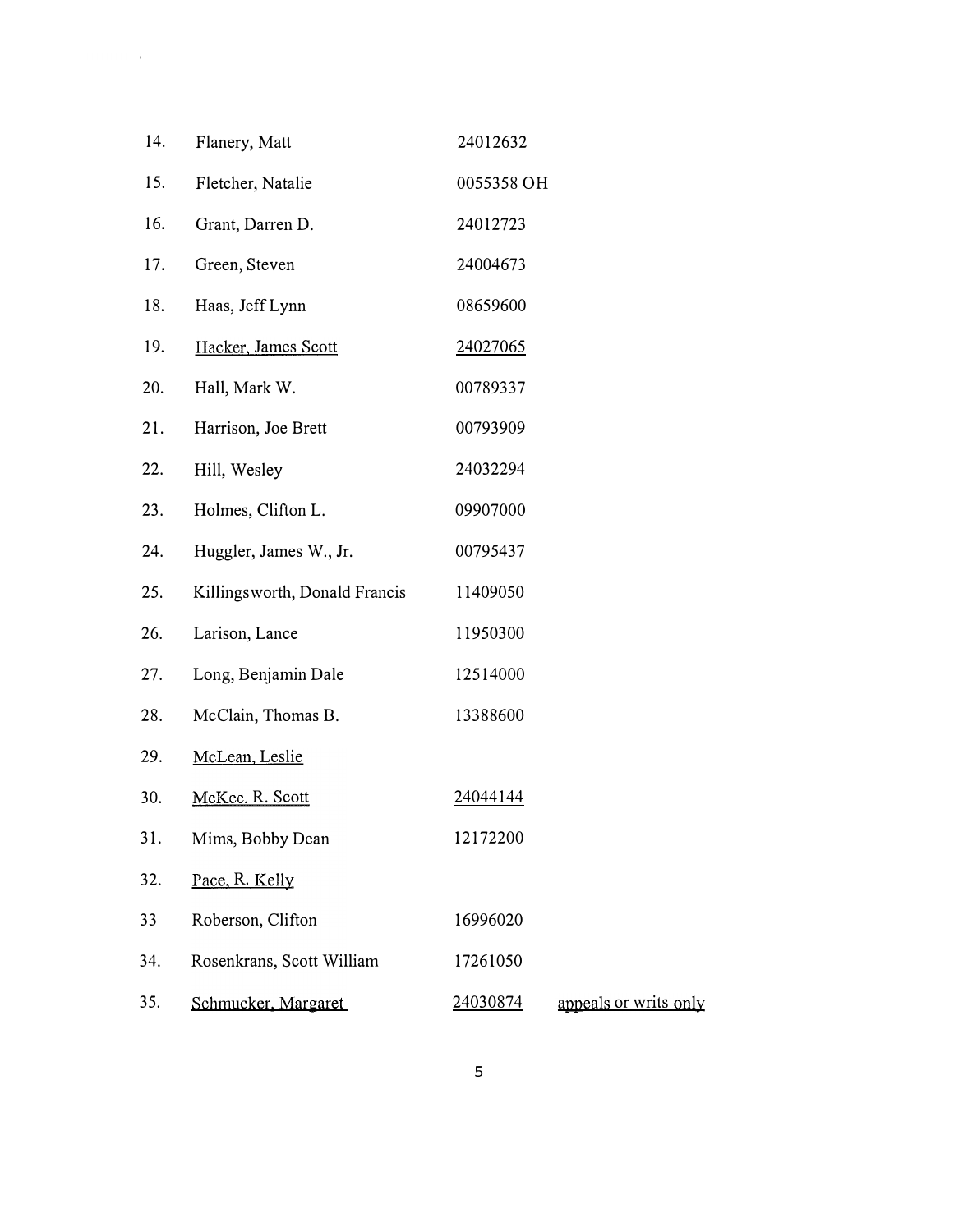| 36. | Thigpen, Joe Kyle               | 19837400 |          |
|-----|---------------------------------|----------|----------|
| 37  | Thompson, John Rex              | 19956150 |          |
| 38. | Van Cleef, Louis Charles Edmond | 00786305 |          |
| 39. | Volberding, James W.            | 00786313 |          |
| 40. | Waldron, Greg                   | 00788598 |          |
| 41. | Wilson, Robert Hughes           | 00798592 |          |
|     | Perkins, Robert                 |          | resigned |
|     | r <del>iffin, Ramey Jr.</del>   |          | resigned |

#### **B PANEL MEMBERS**

 $\label{eq:2.1} \mathcal{L} = \left\{ \begin{array}{ll} \mathcal{L} & \mathcal{L} \\ \mathcal{L} & \mathcal{L} \end{array} \right. \quad \text{and} \quad \mathcal{L} = \left\{ \begin{array}{ll} \mathcal{L} \\ \mathcal{L} \end{array} \right. \quad \text{and} \quad \mathcal{L} = \left\{ \begin{array}{ll} \mathcal{L} \\ \mathcal{L} \end{array} \right. \quad \text{and} \quad \mathcal{L} = \left\{ \begin{array}{ll} \mathcal{L} \\ \mathcal{L} \end{array} \right. \quad \text{and} \quad \mathcal{L$ 

| 1.  | Baade, William Brandon   | 00793189 |
|-----|--------------------------|----------|
| 2.  | Brumbelow, Tina Marie    | 24031890 |
| 3   | Clark, Jeffery S.        | 00783832 |
| 4.  | Davidson, Donald S.      | 00793180 |
| 5.  | DeRieux, Elizabeth       | 05770585 |
| 6.  | Dickerson, Charles Clay  | 05823500 |
| 7.  | Grainger, George R.      | 08286000 |
| 8   | Howard, Brent C.         | 10062600 |
| 9.  | Hurst, Dannis R.         | 10313500 |
| 10. | Knowles, James W.        | 11625000 |
| 11. | Lauffer, Charles E., Jr. | 11989400 |
| 12. | Mann, James M.           | 12926150 |
| 13. | Nichols, Charles W.      | 14994200 |

 $\sim 10^{-11}$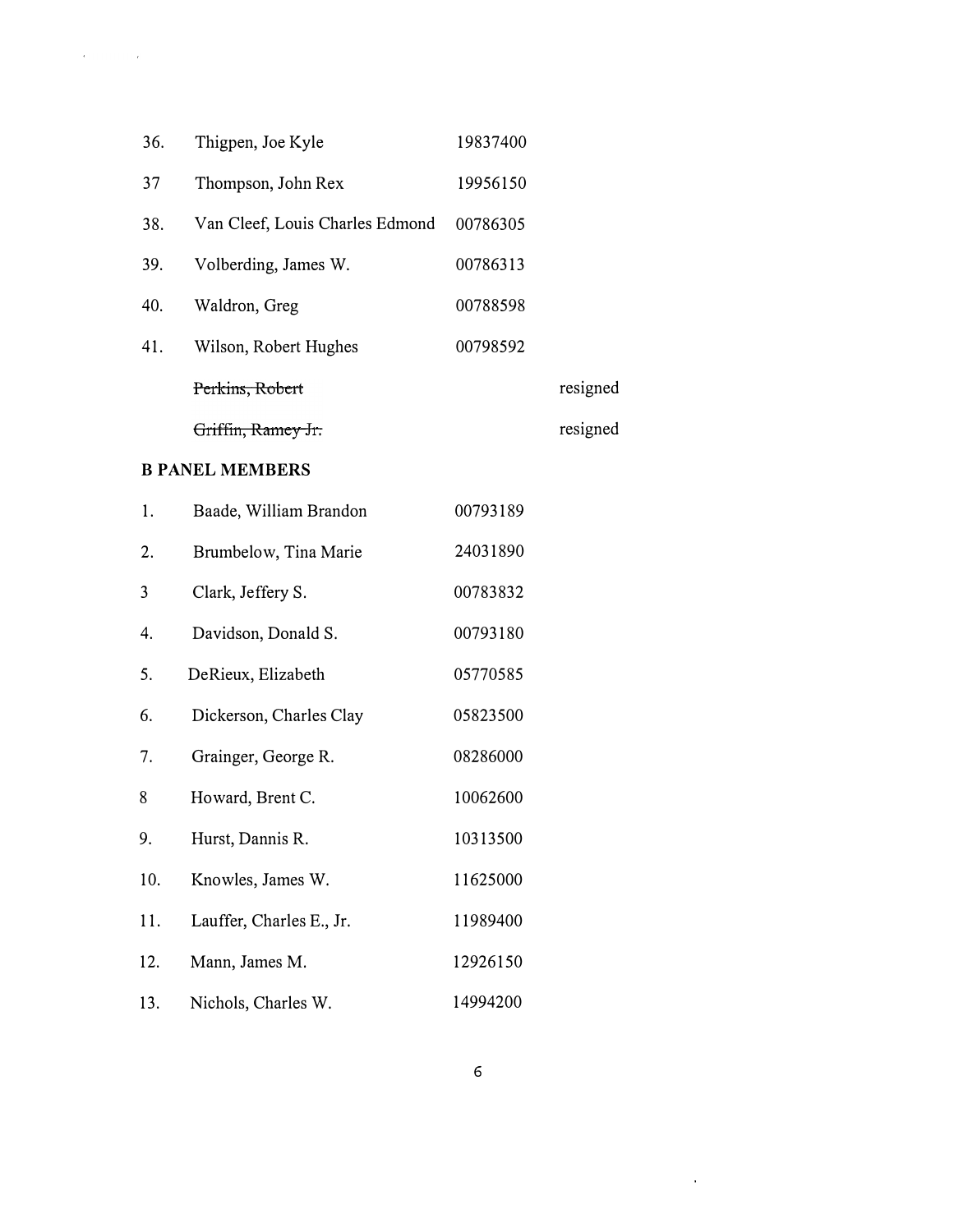| 14. | Perry, Glenn A.           | 15801500 |                                 |
|-----|---------------------------|----------|---------------------------------|
| 15. | Platten, Erick            | 24027620 |                                 |
| 16. | Race, Deborah J.          | 16448700 | appeals only                    |
| 17. | Raney, Kenneth Earl       | 16541550 |                                 |
| 18. | Rorie, Thomas David       | 17238000 |                                 |
| 19. | Rosenstein, Bill          | 17279500 |                                 |
| 20. | Shumate, Joe Edward       | 18327500 |                                 |
| 21. | Skelton, Henry Thomas     | 18457500 |                                 |
| 22. | Smith, Bruce A.           | 18542800 |                                 |
| 23. | Whitehurst, Bill N.       | 21356600 |                                 |
| 24. | Yarbrough, Herbert A. III | 22133500 |                                 |
| 25. | Youngblood, John Lathan   | 24003222 |                                 |
|     | Bandy, Robert             |          | surrendered law license         |
|     | Larison, Lance            |          | on probation with the State Bar |
|     | Cameron, Hal              |          |                                 |
|     | Bush, Snow Jr.            |          | resigned                        |

#### SHERMAN DIVISION

#### A PANEL MEMBERS

 $\label{eq:2.1} \mathcal{L} = \left\{ \begin{array}{ll} \mathcal{L} & \mathcal{L} \\ \mathcal{L} & \mathcal{L} \end{array} \right. \quad \text{and} \quad \mathcal{L} = \left\{ \begin{array}{ll} \mathcal{L} \\ \mathcal{L} \end{array} \right.$ 

|    | Baer, Stephen U. | 24025953 |
|----|------------------|----------|
| 2. | Bailey, Don      | 01520480 |
| 3. | Bakker, Jens     | 01610050 |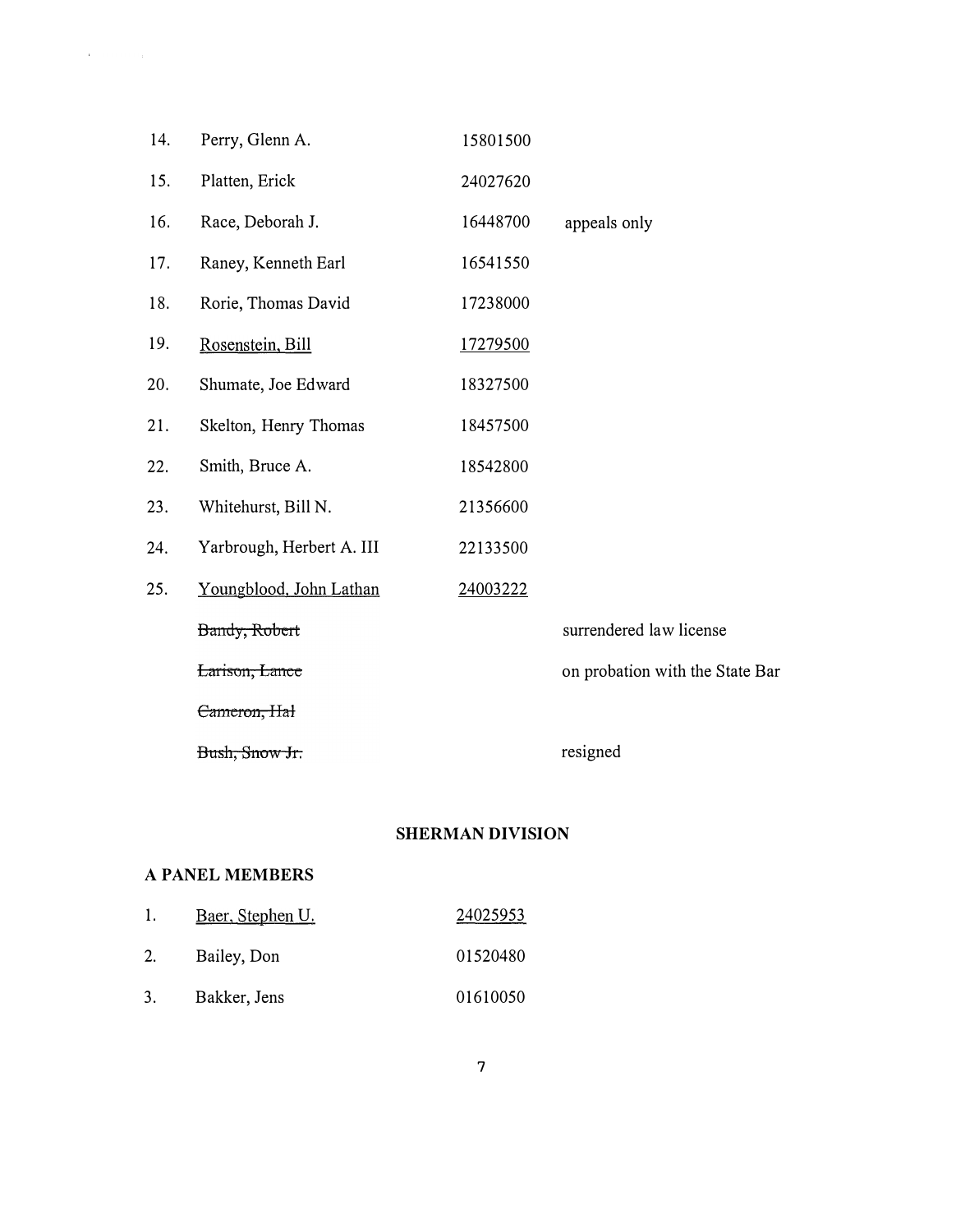| 4.  | Barbieri, Heather J.   | 24007298  |                       |
|-----|------------------------|-----------|-----------------------|
| 5.  | Belden, Micah Shaw     | 24044294  |                       |
| 6.  | Borah, John            |           | moved up from C Panel |
| 7.  | Breding, Mark W.       | 00787133  |                       |
| 8.  | Broden, F. Clinton     | 24001495  |                       |
| 9.  | Brown, Johnny          | 03146550  |                       |
| 10. | Cardwell, Garland Don  | 03790600  |                       |
| 11. | Cobb, Gerald Wayne     | 04436000  |                       |
| 12. | De La Garza, Rafael II | 00789251  |                       |
| 13. | Dunn, Adrienne Ann     | 24040836  |                       |
| 14. | Durrance, Neil Lee     | 06287550  |                       |
| 15. | Greene, Douglas C.     | 49173 PA  |                       |
| 16. | Gregory, Becky         | 008438300 |                       |
| 17. | Hagood, Ralph J., Jr.  | 08698500  |                       |
| 18. | Haughton, John         | 00787660  |                       |
| 19. | Haynes, David Kelton   | 09285500  |                       |
| 20. | Herrington, Robert J.  | 00790163  |                       |
| 21. | Hikel, Gordon          | 00787696  |                       |
| 22. | Hoover, Donald         | 24053019  | moved up from B Panel |
| 23. | Hopping, John          | 24007384  |                       |
| 24. | Howard, Richard D      | 00790922  |                       |
| 25. | Isaacson, Lars         | 24042988  | moved up from B Panel |

 $\label{eq:2.1} \Psi_{\alpha\beta} = \Psi_{\alpha\beta} + \Psi_{\alpha\beta} + \Psi_{\alpha\beta} + \Psi_{\alpha\beta}$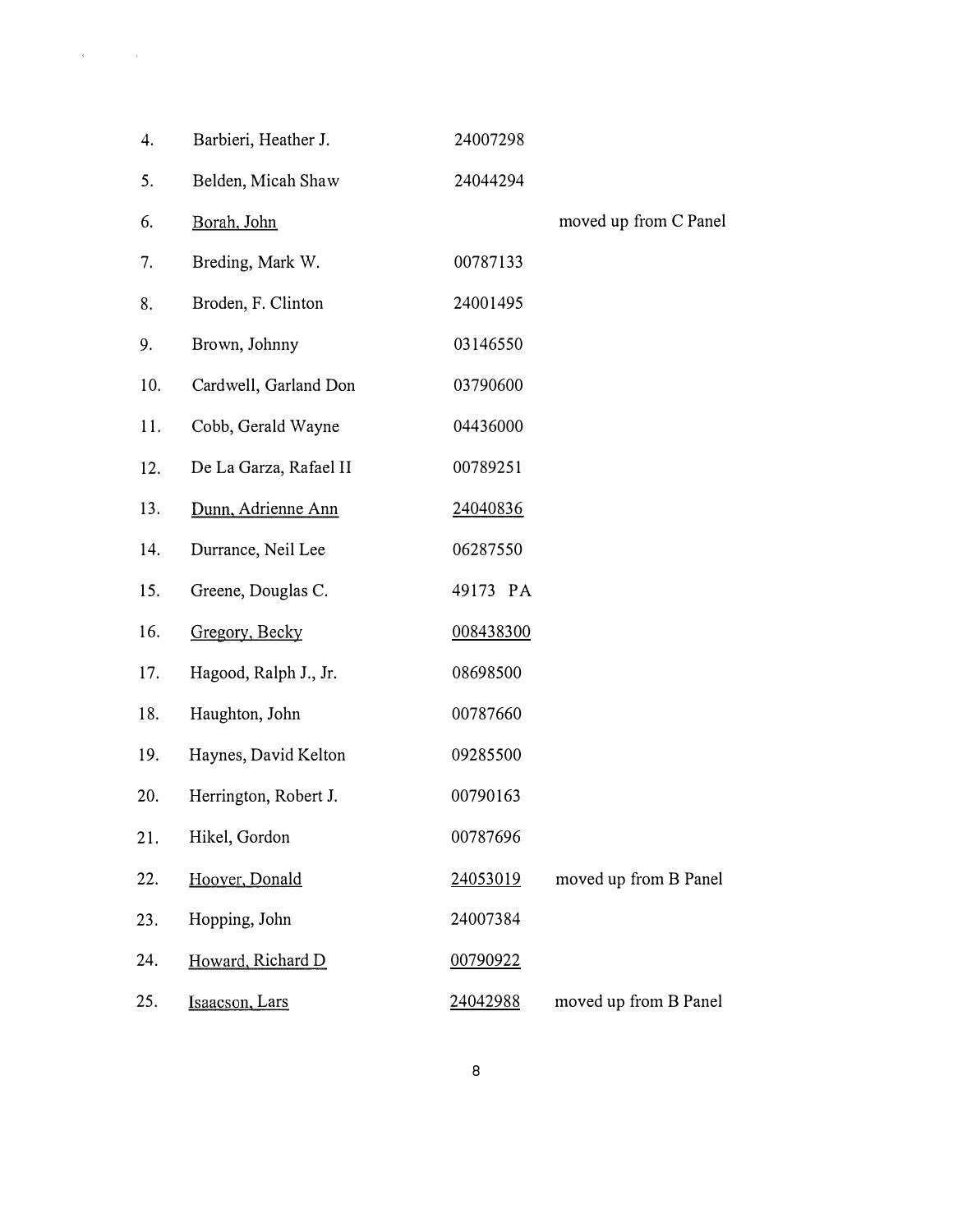| 26. | Jaggers, Macy                | 24030489                          |
|-----|------------------------------|-----------------------------------|
| 27. | Jarvis, Robert T.            | 10586500                          |
| 28. | Jett, J. Craig               | 10660750                          |
| 29. | King, John Crane             | 2084119 NY                        |
| 30. | Knight, Camille              | 24027124                          |
| 31. | Linder, Phillip              |                                   |
| 32. | Mickelsen, Franklyn          | 14011020                          |
| 33. | Moraine, David J.            | 00795830                          |
| 34. | Morris, Bryan Mac            | 00792706                          |
| 35. | Morris, James M.             | 14487500                          |
| 36. | Nation, John D.              | 14819700                          |
| 37. | Nunn, Randall                | 15137500                          |
| 38. | O'Shea, Brian                | 15334950                          |
| 39. | Palmer, Scott                |                                   |
| 40. | Petrazio, Joel Keith         | 00794447                          |
| 41. | Pederson, William N, III     | 24030011<br>moved up from B Panel |
| 42. | Perez, Mark                  | 15777750                          |
| 43. | Peterson, Bobbie J.          | 02112205                          |
| 44. | Raesz, Chris                 | 16460150                          |
| 45. | Richardson, Robert Earl, Jr. | 16873000                          |
| 46. | Rodgers, James R.            | 17136300                          |
| 47. | Samonek, Michael             | 00789795                          |
|     |                              |                                   |

 $\label{eq:2.1} \mathcal{L}=\mathcal{L}(\mathcal{L}^{(1)}\otimes\mathcal{L}^{(2)})\otimes\mathcal{L}^{(1)}\otimes\mathcal{L}^{(2)}$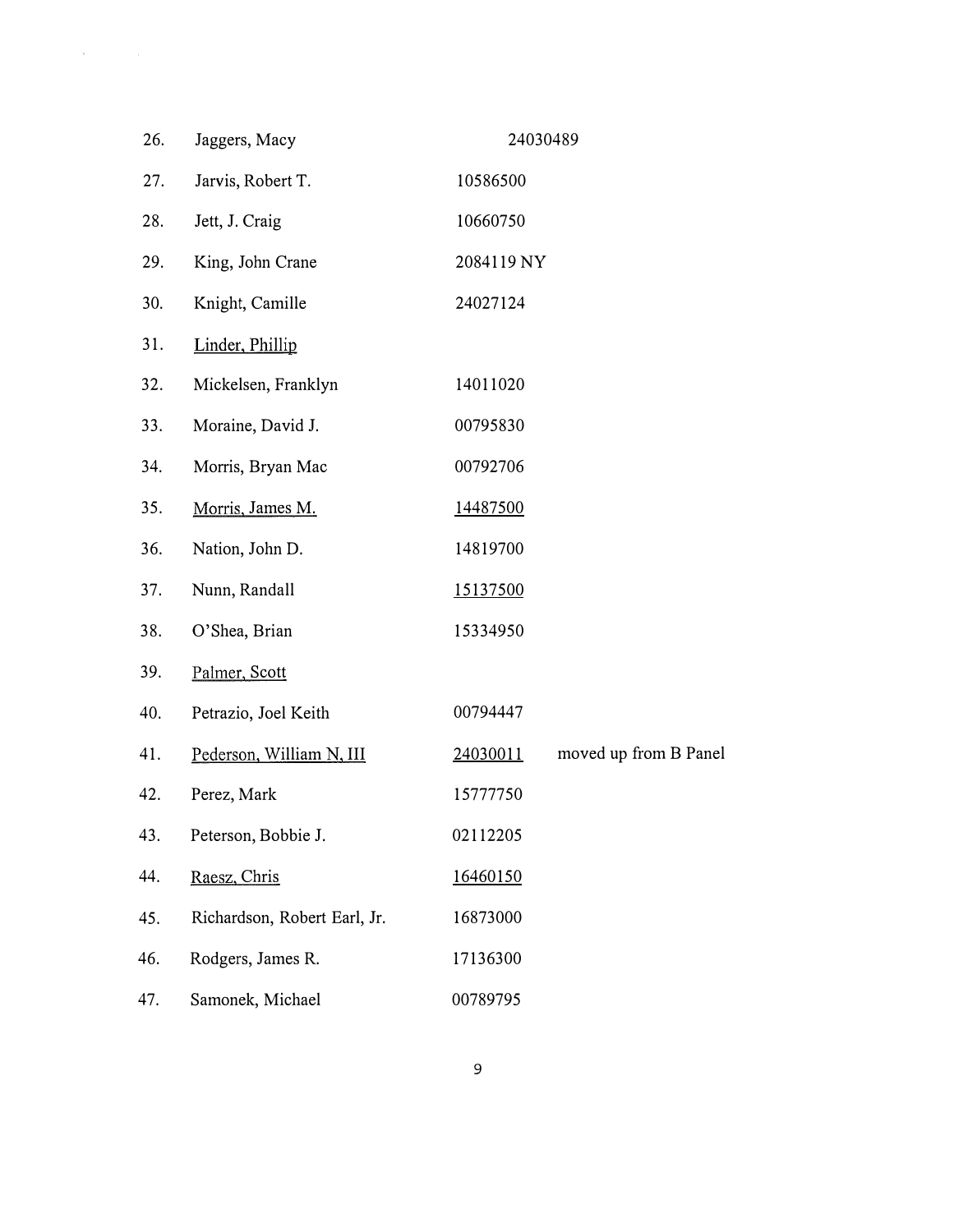| 48. | Schmucker, Margaret             | 24030874 | appeals or writs only |
|-----|---------------------------------|----------|-----------------------|
| 49. | Shapiro, Todd                   | 24027852 |                       |
| 50. | Smith, James                    | 00792841 |                       |
| 51. | Smith, John Hunter              | 24028393 |                       |
| 52. | Smith, Thomas Scott             | 18688900 |                       |
| 53. | Souza, Christian T.             | 00785414 | appeals only          |
| 54. | Stith, William                  | 00792007 |                       |
| 55. | Teakell, John R.                | 19756800 |                       |
| 56. | Uselton, Ronald W.              | 20415775 |                       |
| 57. | Van Cleef, Louis Charles Edmond | 00786305 |                       |
| 58. | Wadas, Derk A.                  | 24043330 | moved up from B Panel |
| 59. | Waldron, Greg                   | 00787696 |                       |
| 60. | Warren, Gary                    |          |                       |
| 61. | Weaver, Richard                 | 21010800 |                       |
| 62. | West, George E, II              | 21197800 |                       |
| 63. | Whalen, James P.                | 00794837 |                       |
| 64. | Williams, David S.              | 24039380 |                       |
|     | Lowe, Michael Curtis            |          |                       |
|     | <b>B PANEL MEMBERS</b>          |          |                       |
| 1.  | Anderson, Gary A.               | 00797927 |                       |
| 2.  | Boyd, William M.                | 02780000 |                       |
| 3.  | Castleman, Jennifer Anne        | 24027796 |                       |

 $\mathcal{L}(\mathcal{L}^{\text{max}})$  and  $\mathcal{L}^{\text{max}}$ 

 $\hat{\mathcal{A}}$  and  $\hat{\mathcal{A}}$  are  $\hat{\mathcal{A}}$  and  $\hat{\mathcal{A}}$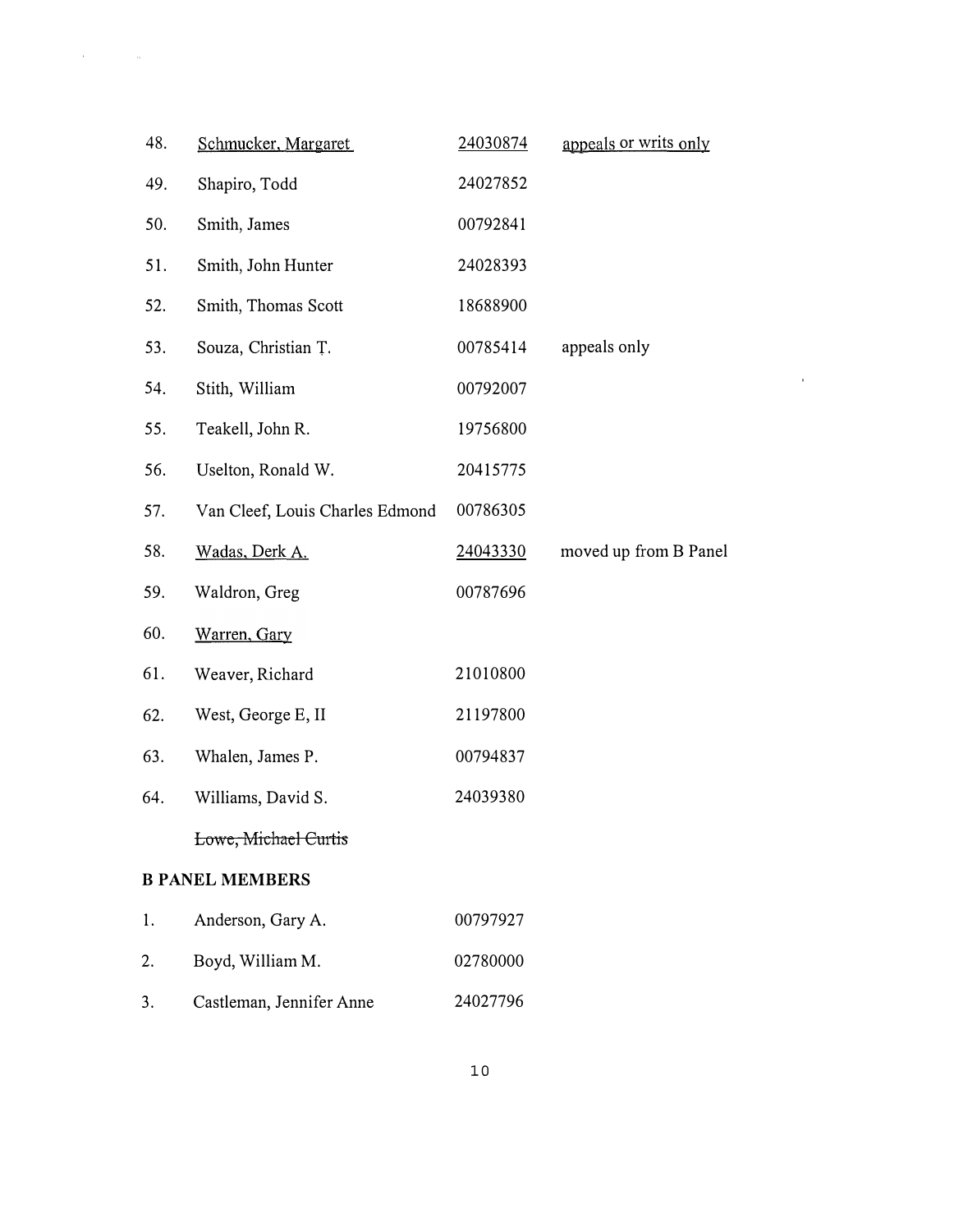| 4.  | Dull, James E.          | 0688940 IL |
|-----|-------------------------|------------|
| 5.  | Fitts, Kara Michelle    | 24032180   |
| 6.  | Fritts, Joey Dan        | 24036598   |
| 7.  | Gant, Billy Ray         | 007626400  |
| 8.  | Hagen, Harold F.        | 08687250   |
| 9.  | Hamilton, David M.      | 08825560   |
| 10. | Linder, Phillip         | 12363560   |
| 11. | Meehan, Richard D.      | 13898700   |
| 12. | Moltz, Zan              | 24013182   |
| 13. | Mosher, Michael D.      | 14580100   |
| 14. | Preston, George L.      | 16274900   |
| 15. | Price, Waren            | 00797265   |
| 16. | Rubarts, Barry          | 24007958   |
| 17. | Smythe, Peter Christian | 00788442   |
| 18. | Waite, Gary L.          | 20667500   |
| 19. | Wood, Richard W.        | 21906000   |
| 20. | Wynne, Michael C.       | 22110800   |
| 21. | Zachary, William G.     | 24006305   |

# TEXARKANA DIVISION

 $\mathcal{L}^{\text{max}}_{\text{max}}$ 

## A PANEL MEMBERS

 $\mathcal{A}^{(1)}$ 

1. Albritton, Eric Miller 00790215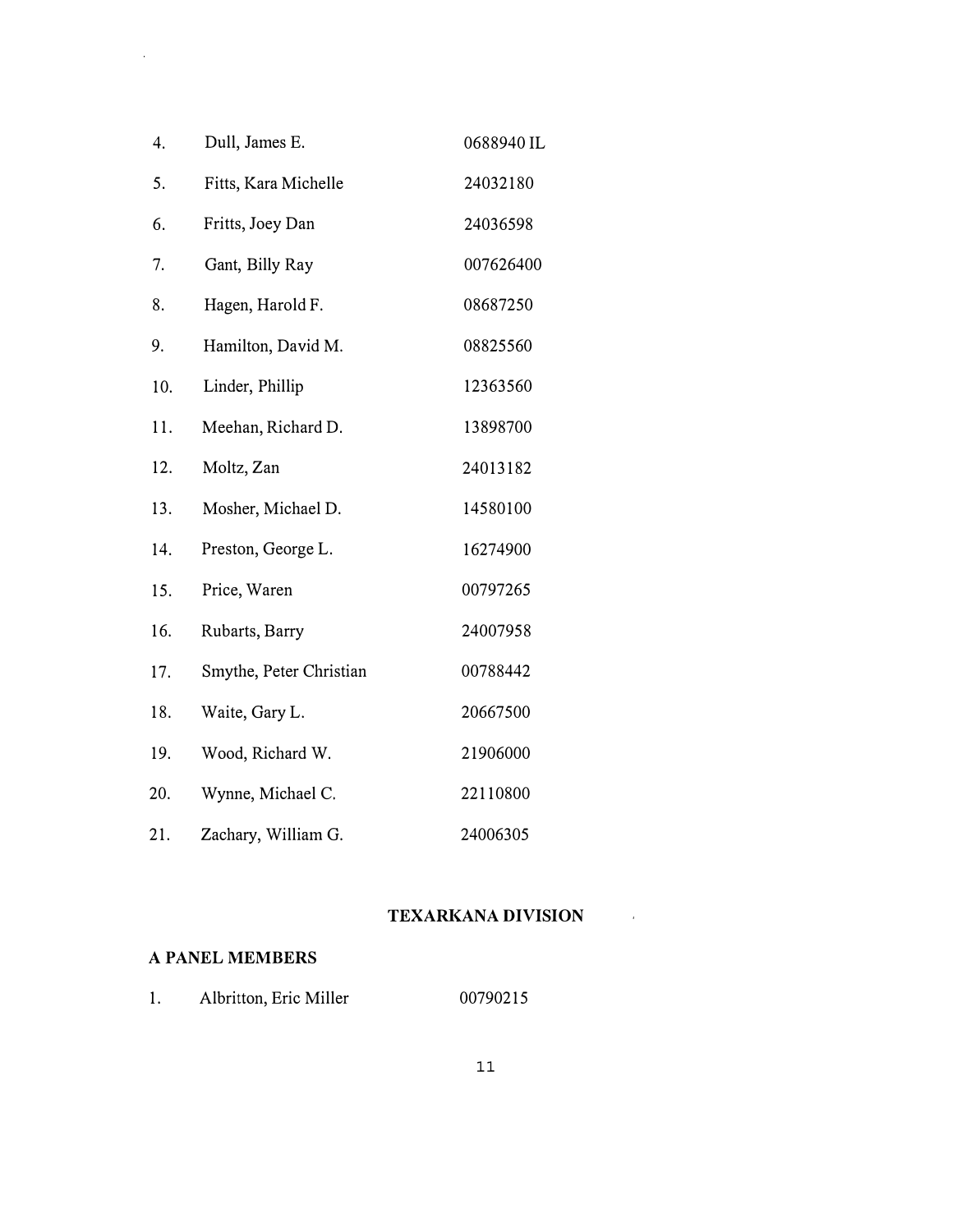| 2.  | Don Bailey                      | 01520480            | appeals and habeas only         |
|-----|---------------------------------|---------------------|---------------------------------|
| 3.  | Boyd, Jack. N., Jr.             | 02769700            |                                 |
| 4.  | Breding, Mark W.                | 00787133            |                                 |
| 5.  | Davis, James Edwin              | 05504000            |                                 |
| 6.  | Hacker James Scott              | 24027065            |                                 |
| 7.  | Harrelson, Jeffrey              | 00798241            |                                 |
| 8.  | Henry, Craig L.                 | 09479260            |                                 |
| 9.  | Hornsby, Troy                   | 00790919            |                                 |
| 10. | Jones, Michael Francis          | 10929420            |                                 |
| 11. | Mowery, Howard                  | 14607250            |                                 |
| 12. | Schmucker, Margaret             | 24030874            | appeals or writs only           |
| 13. | Smith, Alwin A.                 | 018532200           |                                 |
| 15. | Stroud, John F. III             | 19423555            |                                 |
| 16. | Van Cleef, Louis Charles Edmond | 00786305            |                                 |
| 17. | Waldron, Greg                   | 00788598            |                                 |
|     | Schubert, William D. ("Bill")   | <del>00791620</del> | moved to Colorado               |
|     | Jones, Michael                  |                     | law clerk to Judge Barry Bryant |
|     | <b>B PANEL MEMBERS</b>          |                     |                                 |
| 1.  | Barnette, Charles D.            | 01787500            |                                 |
| 2.  | Condit, Bruce A.                | 04656550            |                                 |
| 3.  | Cooksey, Don C.                 | 04762500            |                                 |
| 4.  | Craytor, Bart C.                | 24014210            |                                 |

 $\hat{p}$  , and  $\hat{p}$  , and  $\hat{p}$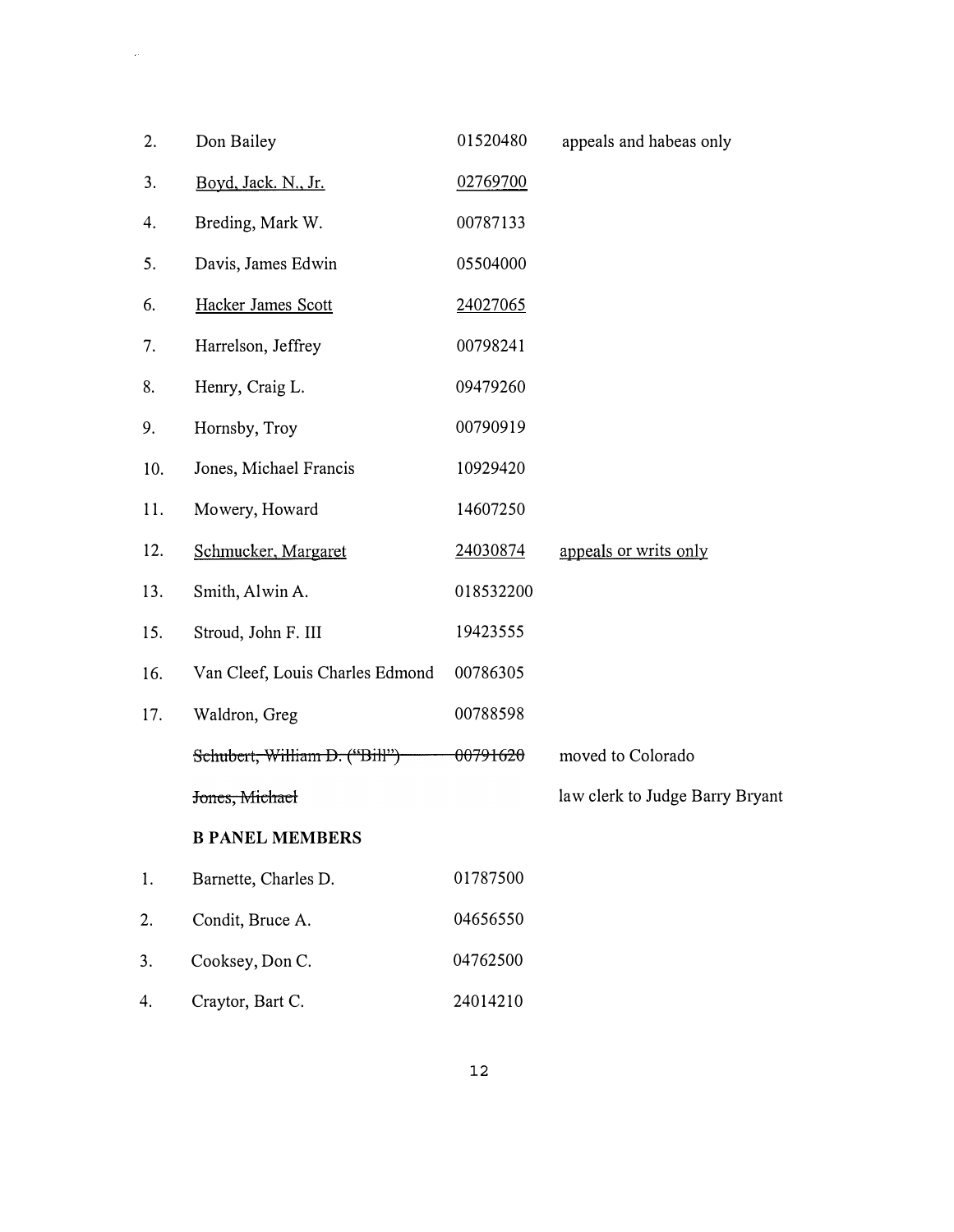| 5.  | Elliot, Jeffrey Charles | 06539500 |
|-----|-------------------------|----------|
| 6.  | Griffin, Winonia        | 08332500 |
| 7.  | Harell, William B.      | 09042250 |
| 8.  | Hudspeth, Glen Carter   | 10169800 |
| 9.  | James, David Lynn       | 10539600 |
| 10. | Lesher, M. Mark         | 12225500 |
| 11. | Peek, Michael D.        | 15720500 |
| 12. | Rochelle, Cary G.       | 17125200 |
| 13. | Wood, Marshall          | 00797690 |
| 14. | Young, Damon            | 22176700 |

# MARSHALL DIVISION

### A PANEL MEMBERS

 $\label{eq:1} \Phi_{\rm{max}}(t) = \frac{1}{\sqrt{2\pi}}\sum_{i=1}^{\infty}\frac{1}{\sqrt{2\pi}}\sum_{i=1}^{\infty}\frac{1}{\sqrt{2\pi}}\sum_{i=1}^{\infty}\frac{1}{\sqrt{2\pi}}\sum_{i=1}^{\infty}\frac{1}{\sqrt{2\pi}}\sum_{i=1}^{\infty}\frac{1}{\sqrt{2\pi}}\sum_{i=1}^{\infty}\frac{1}{\sqrt{2\pi}}\sum_{i=1}^{\infty}\frac{1}{\sqrt{2\pi}}\sum_{i=1}^{\infty}\frac{1}{\sqrt{2\pi}}\sum_{i=$ 

| 1. | Albritton, Eric Miller | 00790215 |
|----|------------------------|----------|
| 2. | Breding, Mark W.       | 00787133 |
| 3. | Cole, Robert C., Jr.   | 04547800 |
| 4. | Curry, Tonda           | 05275400 |
| 5. | Hacker James Scott     | 24027065 |
| 6. | Holmes, Clifton L.     | 09907000 |
| 7. | Huggler, James W.      | 00795437 |
| 8. | Hurlburt, Richard      | 10308600 |
| 9. | McIntyre, John M.      | 13683400 |

 $\hat{f}$  and  $\hat{f}$  and  $\hat{f}$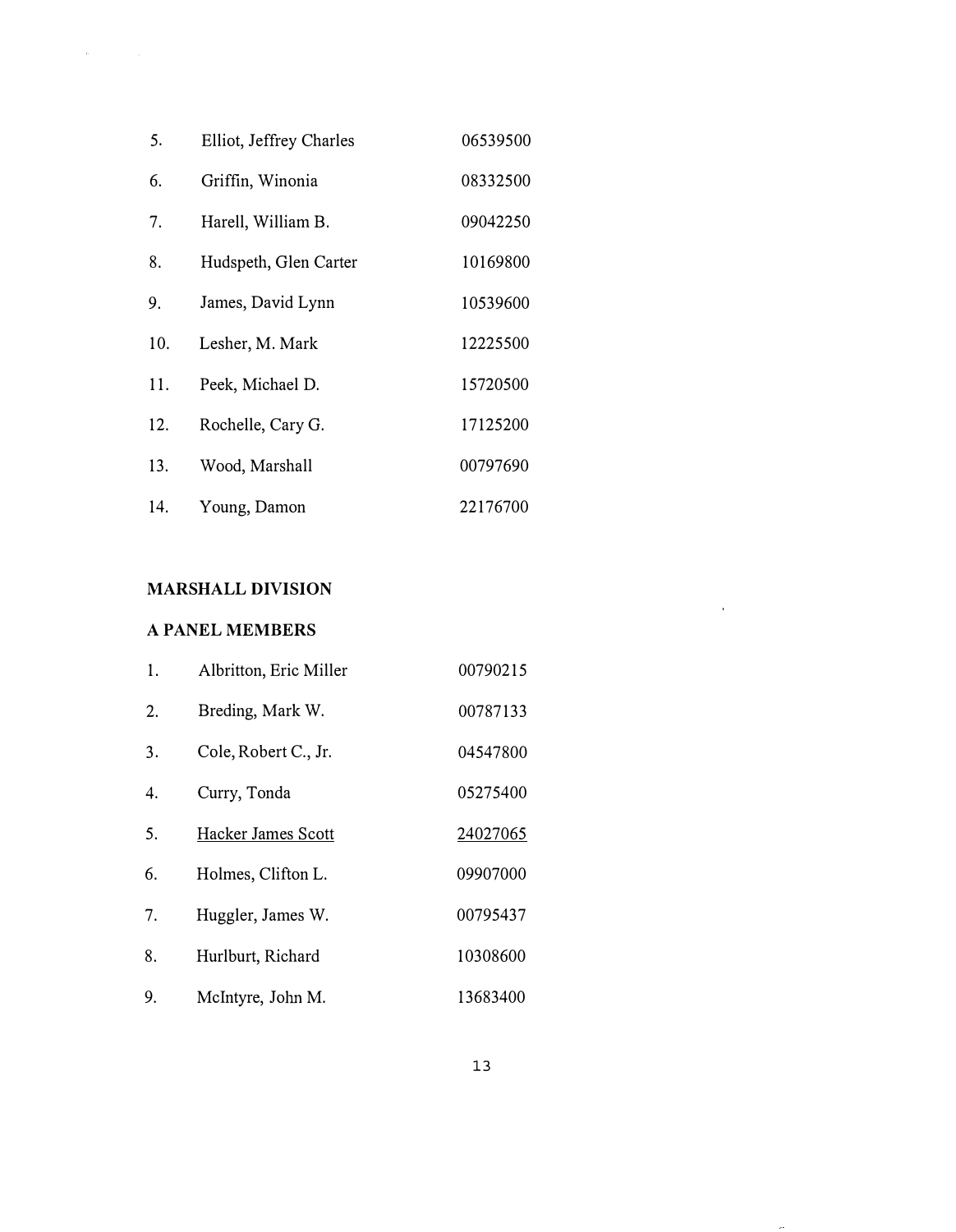| 10. | Schmucker, Margaret             | 24030874 | Appeal and writ only |
|-----|---------------------------------|----------|----------------------|
| 11. | Van Cleef, Louis Charles Edmond | 00786305 |                      |
| 12. | Volberding, James W.            | 00786313 |                      |
| 13. | Waldron, Greg                   | 00788598 |                      |
|     | <b>B PANEL MEMBERS</b>          |          |                      |
| 1.  | Baldwin, Francis S., Jr.        | 01623800 |                      |
| 2.  | Baxter, Samuel                  | 01938000 |                      |
| 3.  | Beale, Jason Kyle               | 24009892 |                      |
| 4.  | Cox, Terry L.                   | 04956485 |                      |
| 5.  | Griffith, David B.              | 08479300 |                      |
| 6.  | Hughey, Joe A.                  | 10245000 |                      |
| 7.  | Miller, Mike C.                 | 14101100 |                      |
| 8.  | Patterson, Charles C.           | 15587000 |                      |
| 9.  | Rectenwald, Scott               | 00794510 |                      |

# LUFKIN DIVISION

### A PANEL MEMBERS

 $\label{eq:1} \mathcal{A}_{\mathcal{C}}(x) = \mathcal{A}_{\mathcal{C}}(x) \mathcal{A}_{\mathcal{C}}(x)$ 

| 1. | Anderson, Jon L.         | 01169100 |
|----|--------------------------|----------|
| 2. | Braselton, Forrest G.    | 02904000 |
| 3. | Charanza, Albert J., Jr. | 00783820 |
| 4. | Curry, Tonda             | 05275400 |
| 5. | Deaton, T. Ryan          | 24007095 |